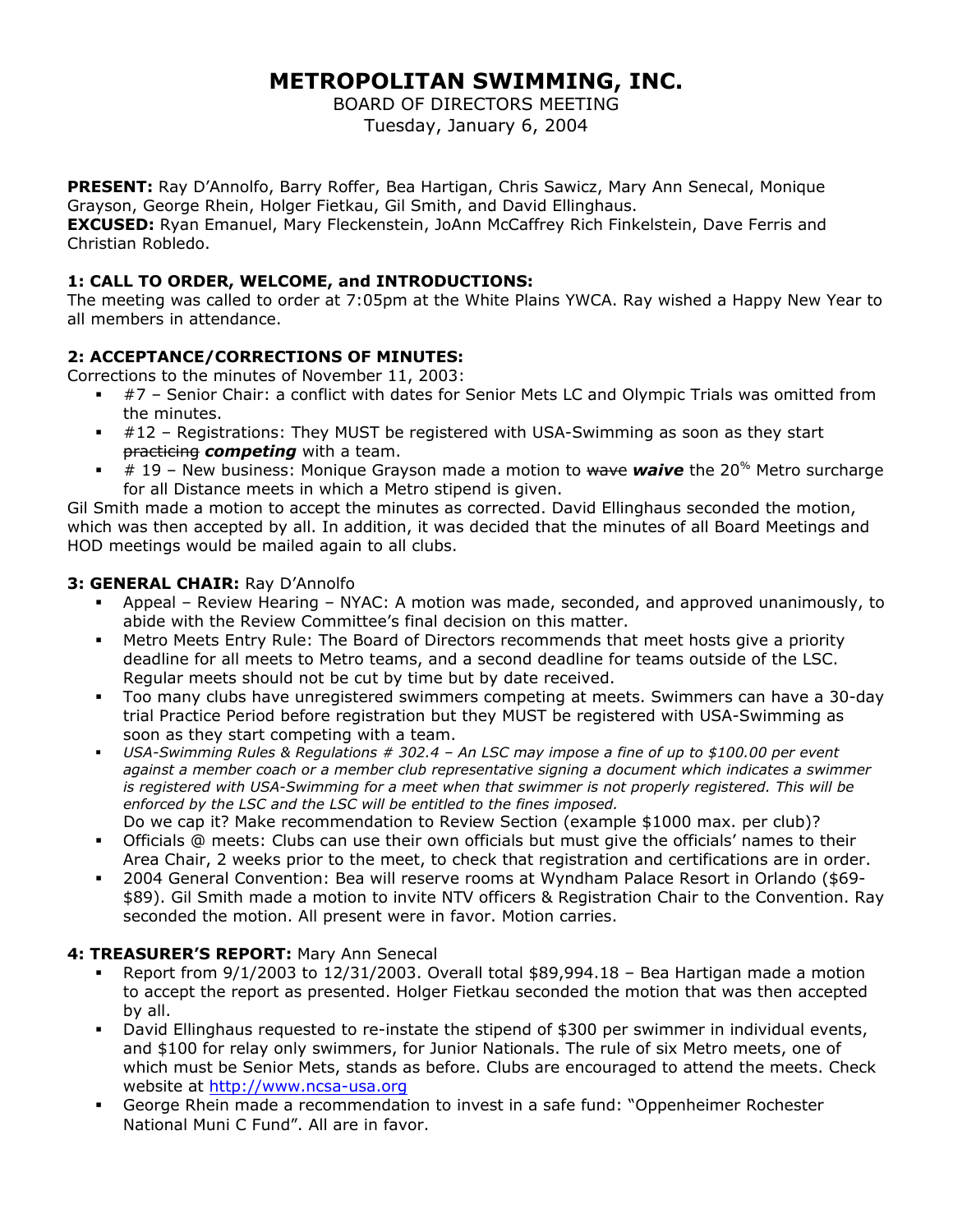#### **5: ADMINISTRATIVE VICE CHAIR:** Bea Hartigan

- Ray D'Annolfo thanked Bea for the nice job done on many correspondence letters.
- Bea gave her report on meet reports: Missing reports from LIAC & Condors (October 25-26 meets), NBS (October 26), YMID & LIAC (November 28-30).
- **Cancelled meets of December (Nor'easter Dec.6-7) will put a damper on Metro income!**<br>**EXECTED Marget State on the board to pay clerk of course/announcer at Metro Meets \$50 per session**
- Request to the board to pay clerk of course/announcer at Metro Meets \$50 per session.
- Scratch procedure will be posted or given out with scratch sheets at all Metro meets.

### **6: OFFICIALS CHAIR:** Holger Fietkau & Chris Sawicz

# **Metropolitan Officials Scholarship Applications are due January 31, 2004**

- Officials @ meets: Clubs can use their own officials but must give the officials' names to their Area Chair, 2 weeks prior to the meet, to check that registration and certifications are in order.
- Problems with Badger's Double Dual Meets. Can we limit the number of teams participating in those invitationals? Club doesn't bid on these meets at regular bid meeting, even though they do get a sanction number. Concern about officials at those meets. Also, as per USA-Swimming Rules & Regulations # 202.2.10.A: *The LSC shall require the organization to which a sanction has been granted to file, within 45 days after the event, a financial statement setting forth all receipts and disbursements in connection with the sanctioned event.*

#### **7: SENIOR CHAIR: Dave Ferris**

- Dave was unable to attend the meeting.
- FINA Swimming World Cup will be held at Nassau County Aquatic Center at Eisenhower Park January 30-31, 2004

#### **8: AGE GROUP CHAIR:** Mary Fleckenstein

- Mary was unable to attend the meeting but sent her report.
- Meet notices have come in and approval was given to and notices have been posted for:
	- o Silvers: Aqua Gems North and TVSC South
		- o JO's Metro
		- o Zone Qualifier Metro
- Hauppauge, Viking, and APEX are working on Age Group Championships.
- Still waiting for TVSC 8 & under
- Mary will order the awards for Zone Qualifier (a little smaller than for JO's)
- Mary will have an application for zone coaches available at the house of delegate meeting as well as updated zone info for swimmers. Barry and Mary will be meeting with Hobie Swim to go over their bid. No other bid info is available at this time – but will get back to other vendors.
- Barry and Mary would like to go to Virginia to check out the hotel and facility, to iron out any problems with transportation, meals, and rooms before the meet. This will help alleviate most of the problems that occur when we go cold turkey. Some things cannot be solved over the phone.

#### **9: COACHES REPRESENTATIVE:** Gil Smith

- Submission of names for Metropolitan Coach of The Year must be given to Gil no later than May  $1<sup>st</sup>$ , 2004.
- **EXT** Create a form with criteria for Coach of the Year.

#### **10: ATHLETES REP:** Christian Robledo and Ryan Emanuel

- Christian and Ryan were unable to attend the meeting.
- Committees are all set up. Committee Chairs should contact Athlete Committee Members.

#### 11: **ZONE TEAM COODINATOR:** Barry Roffer

- Barry is contacting Hotel and Bus Company. Getting samples from Hobie Swim for equipment.
- Coaches: please enter swimmers in Zone Qualifier meet **only** if swimmer intends on going to Zones.